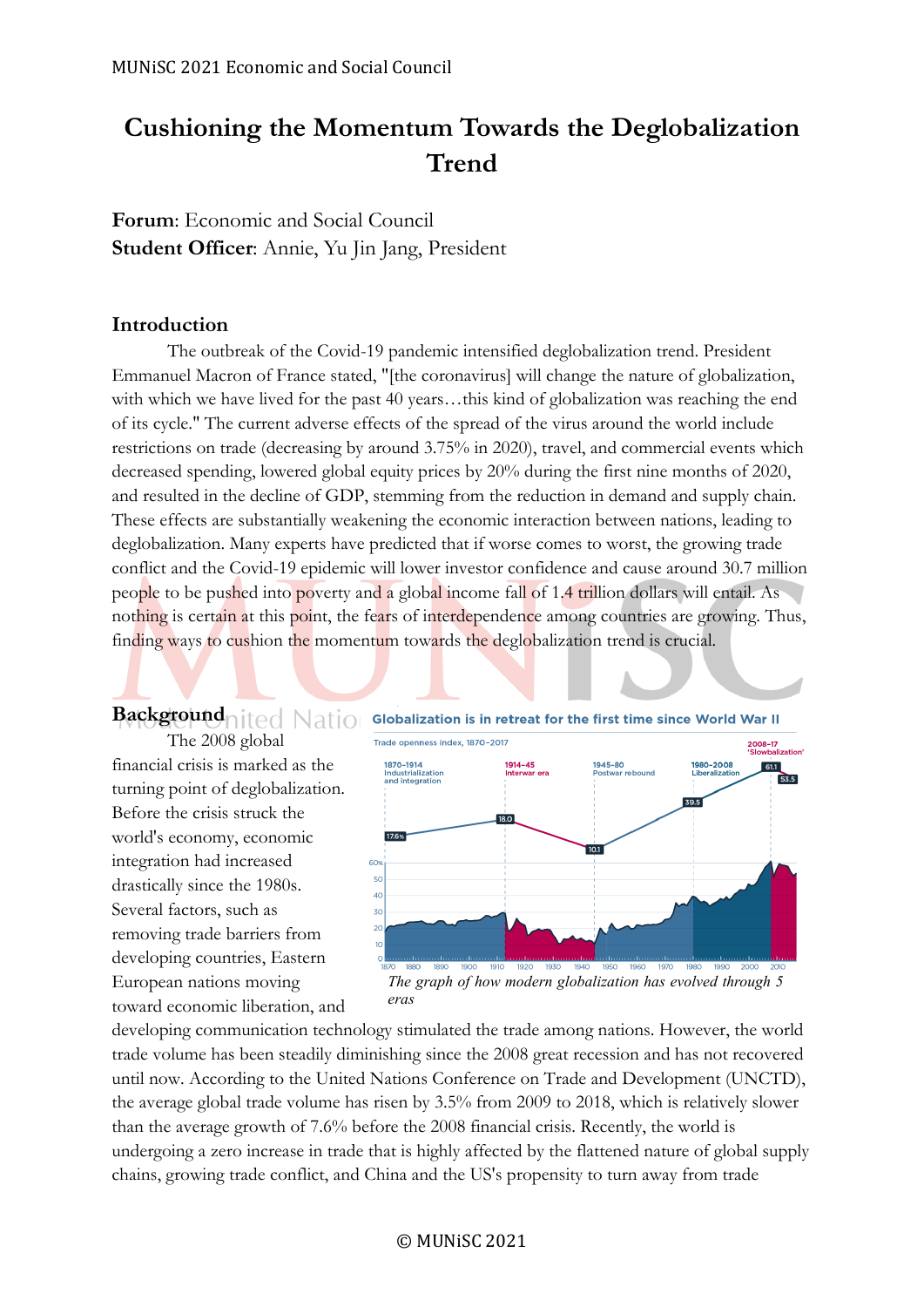# MUNiSC 2021 Economic and Social Council

liberalization and move toward economic protectionism.

To illustrate more on each factor, global value chains (GVCs) enabled economic revolution over the past 30 years by accelerating economic growth, increasing income, and decreasing poverty rates. However, trade conflict and lack of significant reforms prevent the nations from benefiting from GVCs. Furthermore, under chairman Xi-Jing Ping, China turned inward by focusing on developing its leading industries and declining the export share of its GDP (growth domestic product) from 31 percent in 2008 and to 17 percent in 2019. Moreover, former US President Donald Trump implemented an "America First" policy, which raised trade barriers by imposing tariffs on imports of steel and aluminum to maintain national security. He also initiated the US-China trade war to accuse China of unfair trading activities and become economically independent from China. The world's two most significant economies pledged to limit economic integration. Even before the Covid-19 pandemic, deglobalization had already began.

# **Problems Raised**

*Inability to reach the Sustainable Development Goal (SDG) target of increasing the exports of developing countries*



*SDG Target 17.11*

The United Nations (UN) recognizes trade as a crucial factor for poverty reduction and economic growth. SDG target 17.11 aims to double the Less Developing Countries' (LDCs) share in global exports by 2020, which is likely to be implausible as there has not been a considerable increase in the LDCs share of exports since 2012. Although developing countries' share of exports of goods and services increased from 29.7% in 2000 to 41.4% in 2012, the export rate has ever since stagnated at around 44%. Also, the outbreak of the Covid-19 pandemic poses additional challenges to fulfill this goal. According to UNCTAD and World Trade Organization (WTO), the first quarter of 2020 showed a decrease of 2.8% in world merchandise exports compared to the first quarter of 2019, mostly impacted by COVID-19-related confinement measures. UNCTAD estimated a reduction of 26.9% in world export volume from the previous quarter. Additionally, in 2019, LDCs were only responsible for 0.91% of world trade. From

2005 to 2019, their share of global exports of goods and services raised by 0.23% from 0.68% to 0.91%. This statistic indicates that LDCs still have a long way to go to double their share. As the major trading partners of LDCs such as China and the US are moving toward protectionism and are worst affected by Covid-19, LDCs became even more vulnerable to economic disruptions and challenging to reach the SDG target by 2020.

# *Developing economies getting hit by the economic downturn in China during coronavirus lockdown*

China currently plays a significant role in international trade as a manufacturer and exporter of consumer products and intermediate inputs for numerous companies. Around 20%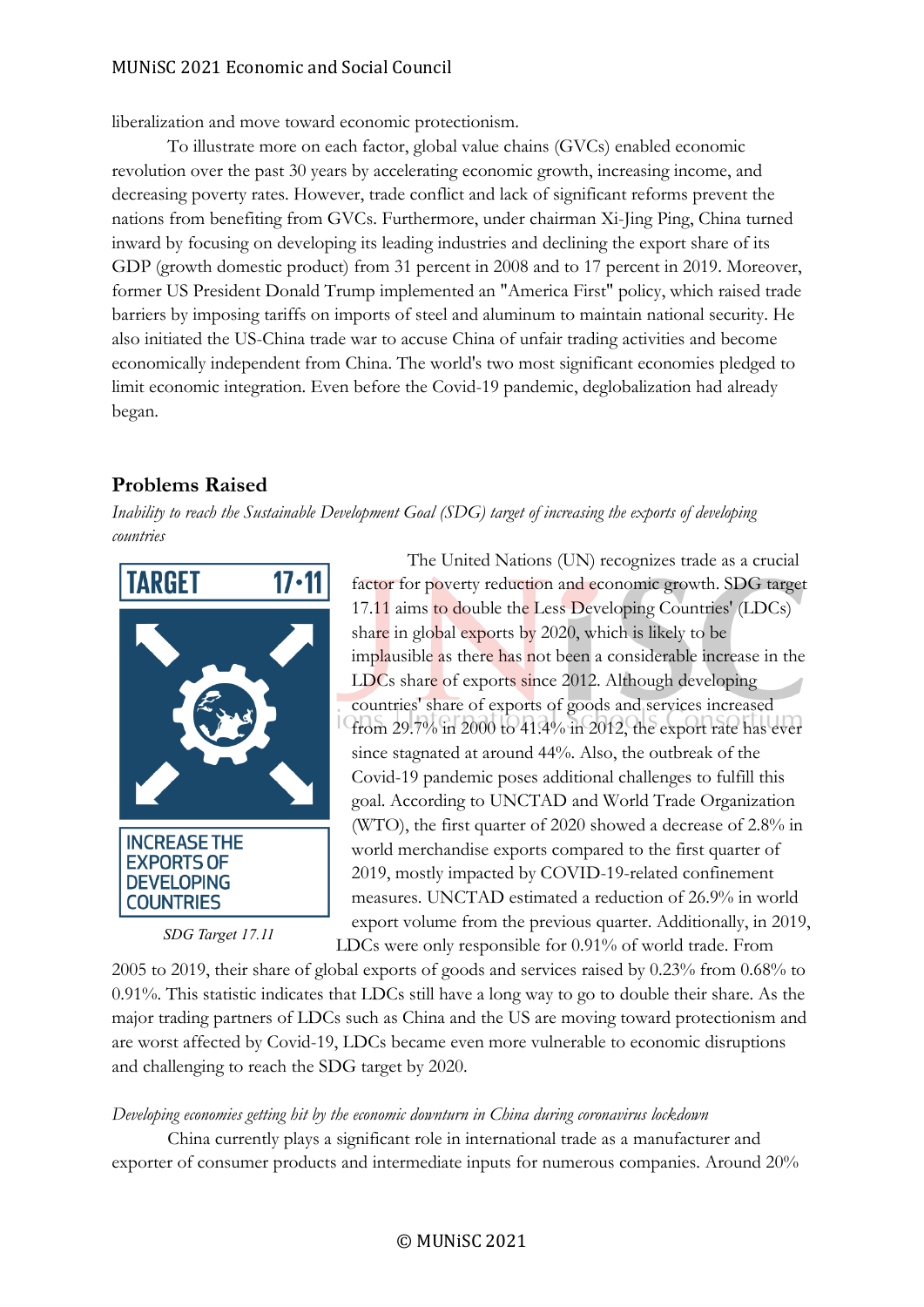# MUNiSC 2021 Economic and Social Council

of global trade in manufactured intermediate products are initiated in China. According to an analysis done by UNCTAD, the economic downturn in China will disrupt GVCs and negatively affect the supply from producers, which will substantially impact economic output in any country trading with China. Particularly, machine and communication equipment and the automotive industry are the most impacted sectors while China undergoes an economic downturn, leading to a decrease in trade volume. In the first quarter of 2020, China's exports and imports dropped significantly from 21% to 11.5% compared to the previous quarter. Also, China's GDP fell by 6.8% during the first three months of 2020 due to the shutdown of factories and businesses to curb the spread of the coronavirus. Fortunately, China's economy returned to growth and grew by 3.2% in the second quarter. However, even before the pandemic occurred, China's GDP was on a decreasing trend, which causes doubt on whether China can return to a 6% annual growth rate or not. If China continuously follows this trend, countries that rely on the Chinese economy will face severe economic challenges.

### *The rise in tariff rates resulting in decrease of the economic growth*

One of the consequences of deglobalization is the global rise in tariff rates that reduce world trade growth by about 2% and world economic growth by around 0.6% annually. Higher import tariffs mean higher trade costs, which will ultimately change international trade goods' quantity and quality. The higher trade costs will increase the production costs of importing firms and the goods' price, thereby causing domestic inflation, and negatively influencing household's real disposable income. As more and more developed countries are imposing protectionist measures, trade uncertainty has risen in the past two years. However, via analyzing the impact of the US administration's imposition of tariffs as one of the protectionist measures, the trade disputes led to a reduction of wages by 0.35%, a loss of 394,300 full-time jobs, and a fall of US GDP by 0.51%. This measure only created negative impacts on the US economy except for a rise in the US revenue from the tariffs. Since the increase of tariff rates is inevitable if the deglobalization trend persists, there need to be solutions to minimize this phenomenon's negative consequences.

### *'Buy American, Hire American' policy makes it difficult for foreigners to secure job in the US*

President Trump has signed an executive order 'Buy American, Hire American' to make the rules more difficult for skilled foreign workers to obtain working visas and enforce regulations that restrict foreign contractors from bidding on local projects. Trump stated, "We're going to do everything in our power to make sure more products are stamped with those wonderful words 'Made in the USA,'" By directing the misuse of H-1B visa program from foreign companies, especially technology firms,



*Former US President Trump signed an executive order 'Buy American, Hire American'*

and prioritizing the use of American companies and goods, the government aims to discourage the use of foreign labor and ensure that American labor is hired. Also, this executive order means to support US steel mills and steelworkers. The pro-American policy shows how the US government is trying to promote a deglobalized economy, eliminating dependence on other countries. Therefore, due to this policy, many foreign specialists will whether loose their jobs or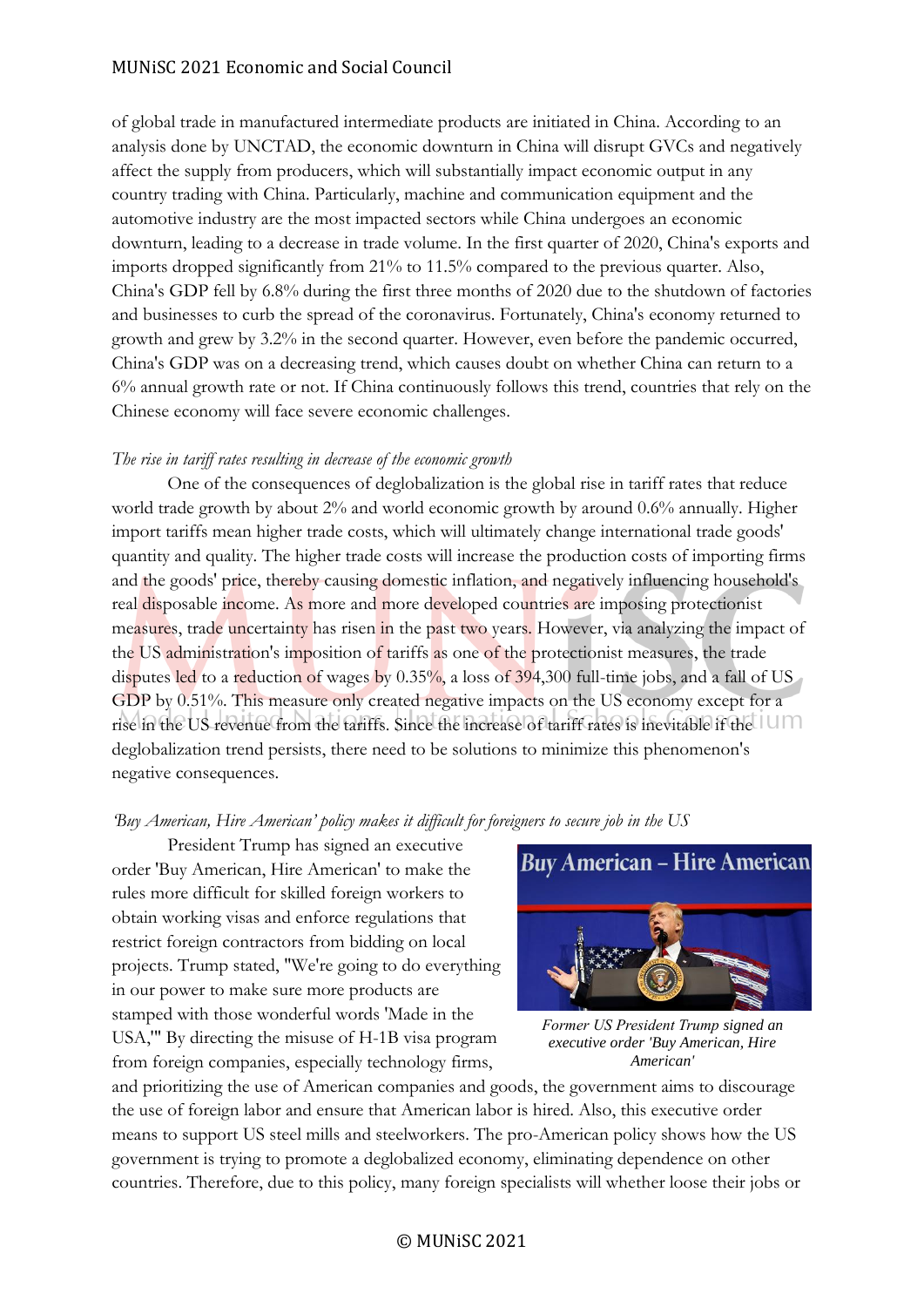the opportunity to obtain jobs in the US, implying the significance of finding solutions to take care of these people during the deglobalization.

# **Places of High Concern**

#### *The European Union (EU)*

The EU is formed to integrate European countries to promote four freedoms- for things, people, services, and money- and build a European free market that thrived during the globalization era. However, as the world moves from globalization to deglobalization, the EU is now facing a new challenge. Both the US and China are trying to tear apart the current globalized economy by exploiting their economic leverage to the EU. For instance, China threatened Germany to cease the car trade between them if Germany supports the US's decision to block Chinese telecommunications from Huawei. Besides, China's ambassador to Sweden mentioned in Swedish public radio, "We treat our friends with fine wine, but for our enemies we got shotguns" as a warning of trade restrictions. The US also raised tariffs on imports of steel and aluminum, which poses a more significant threat to the multinational trade regime that the EU is involved in. Since the way that the global economy works differs from the way the European countries do businesses, they have to find ways to promote and protect their own business by going through a profound internal transformation to adapt to deglobalization, which may require it to give up the multilateral institutions the EU has relied on.

#### *Sub-Saharan Africa*

According to the World Bank biannual Africa's Pulse report, economic growth will decline from 2.4% to between -2.1% and 5.1% from 2019 to 2020 in sub-Saharan Africa due to the pandemic. The reduction of economic growth is mostly due to huge contractions in South Africa, Angola, and Nigeria stemming from their over-reliance on exports of commodities experiencing price





crash. Therefore, trade is crucial for the African economy. Referring to UNCTAD's Economic Development in Africa 2019 report, from 2015-2017, Africa's total trade volume was around 760 billion US dollars. The share of exports from Africa to other countries ranged from 80 to 90 percent in Africa's total trade from 2000 to 2017. However, due to Covid-19, the mass production shutdowns and supply chain disruptions created ripple effects worldwide, leading to further uncertainty in a place already suffering from widespread geopolitical and economic instability. Although significant trading partners of Africa such as China are reopening their economies, the recovery process of African economic growth caused by the reduction of trade will not be smooth, at least for several years. Thus, Sub-Saharan African countries must avoid over-reliance on exports and focus on the production of domestic goods.

# **Possible Solutions**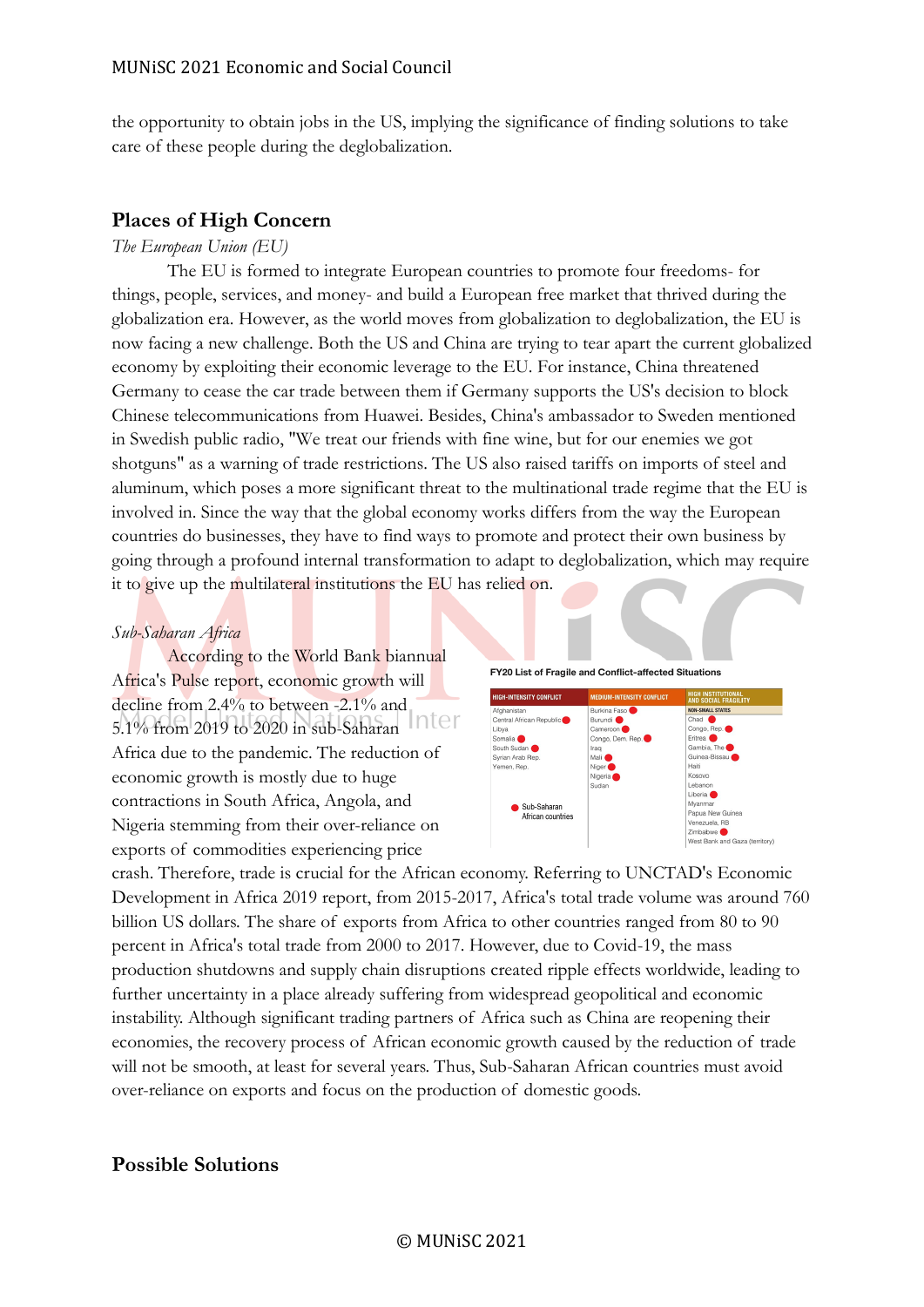As there are many aspects of this problem, many solutions can be proposed. Among the many facets that exist within this issue, the three of the gravest are the following:

- 1. Building economic resilience for developing countries that are heavily reliant on exports and imports. For developing countries to prepare to face deglobalization, it is time for them to not only focus on trade, but also put in extra effort in developing their domestic products. Thus, they should invest more in domestic projects and form job opportunities for their citizens while carrying out those projects.
- 2. Organizations such as WTO and IMF coming up with debt restructuring and



forgiveness policies to countries that are suffering from extreme debts. Currently, the IMF classifies 59 countries as "low income developing countries. Out of these countries, 24 countries are now either ready to join or already in the debt crisis list. For example, the Republic of Congo and Mozambique are the two countries facing

critical debt crisis. Before these countries deal with their debts, it is really hard to foresee their deglobalization path. Debts will always be dragging them down and prevent them from developing their economies internally. Thus, paying their debts is the most essential thing for them.

3. Developed countries loosening trade restrictions until developing countries can fully adapt to the deglobalization trend. Developed countries immediately putting barriers on MOO trade such as raising the tariff rate can lead to the deterioration of the economic UUM situation in developing countries. Therefore, it is significant to develop a step-by-step process so that all countries can naturally adjust to deglobalization with minimum damage.

# **Glossary**

*Global Value Chains (GVCs):* international production sharing, a phenomenon in which different countries carry out different activities and tasks during the production process

*Tariff Rates:* a tax imposed by a government on goods and services imported from other countries to increase the price of imported goods and make imports less competitive versus domestic goods and services

*Sustainable Development Goal (SDG):* Global goals adopted by the UN member states in 2015 to end poverty, protect the planet, and ensure that all people enjoy peace and prosperity by 2030

*H-1B Visa Program:* the US immigration act that allows US employers to temporality employ foreign workers in specialty occupations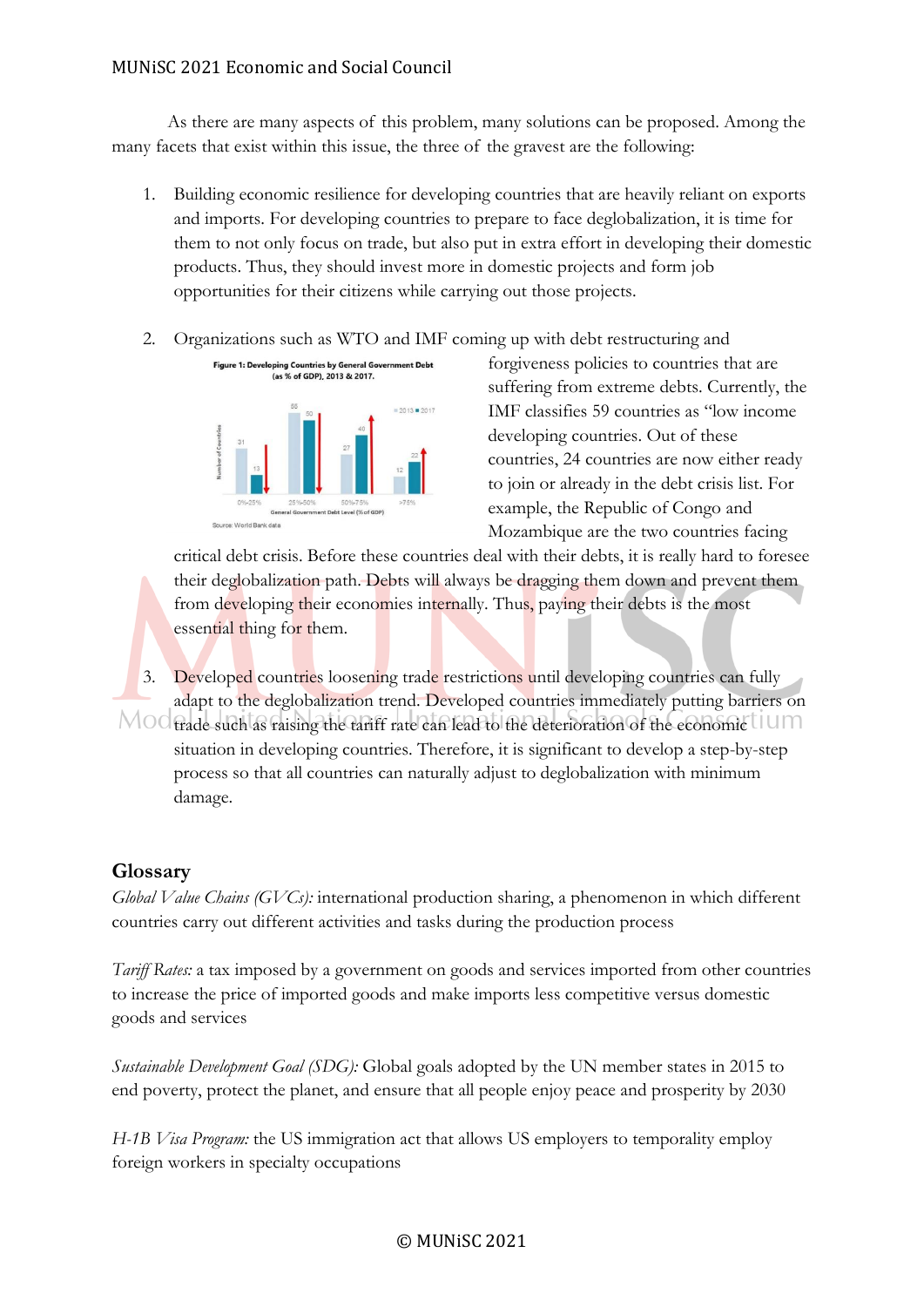*Real Disposable Income:* the amount of money households must spend and save after income taxes have been paid.

# $\mathcal{L}$ Model United Nations | International Schools Consortium